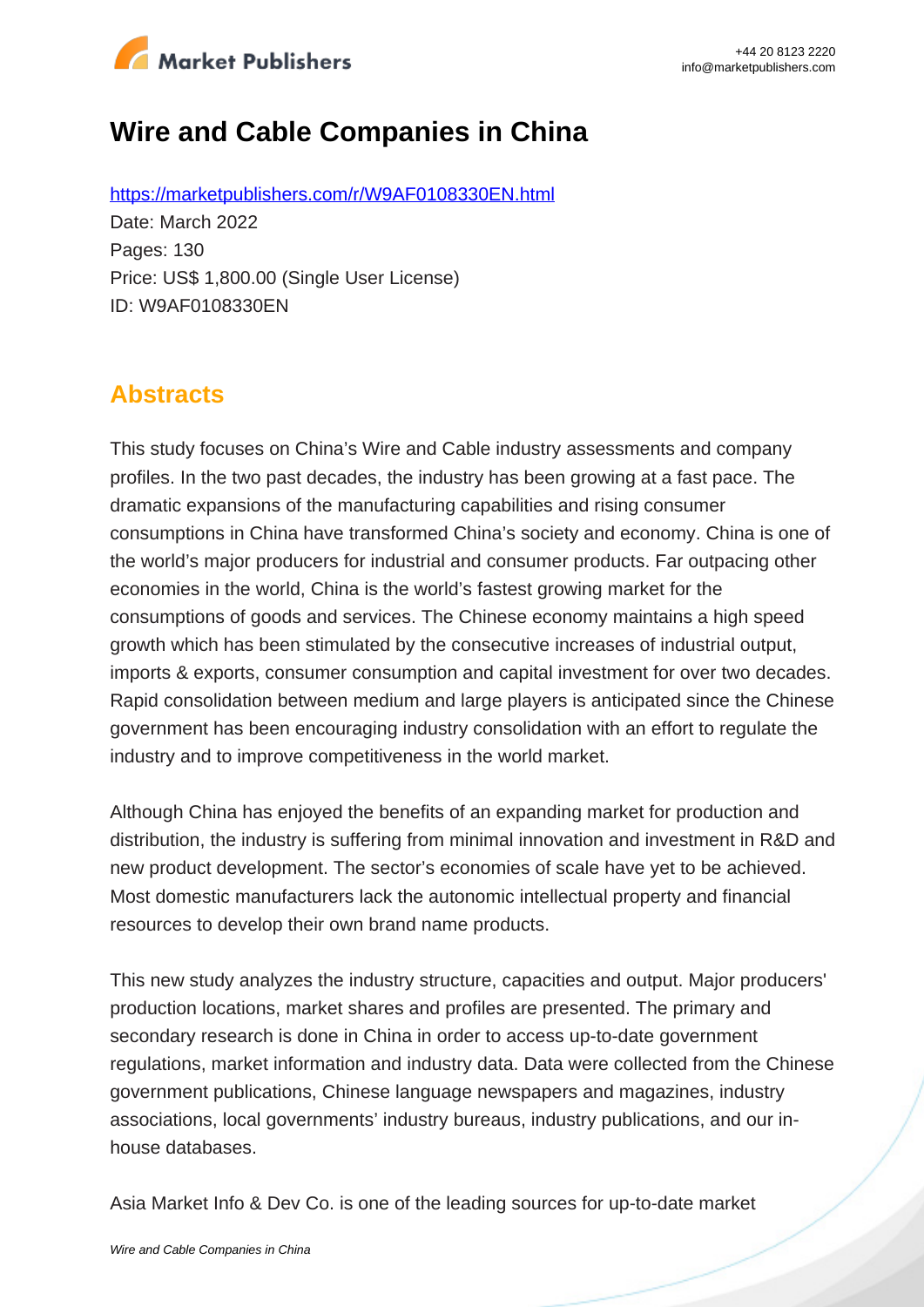

information and research on the fastest-growing Chinese markets. We have published over 1,500 reports focusing on the Chinese markets, industry forecasts and company profiles. We provide hard-to-find market data and analyses. Our publications are intended to help international marketers identify business opportunities and promote their product sales in the Chinese markets.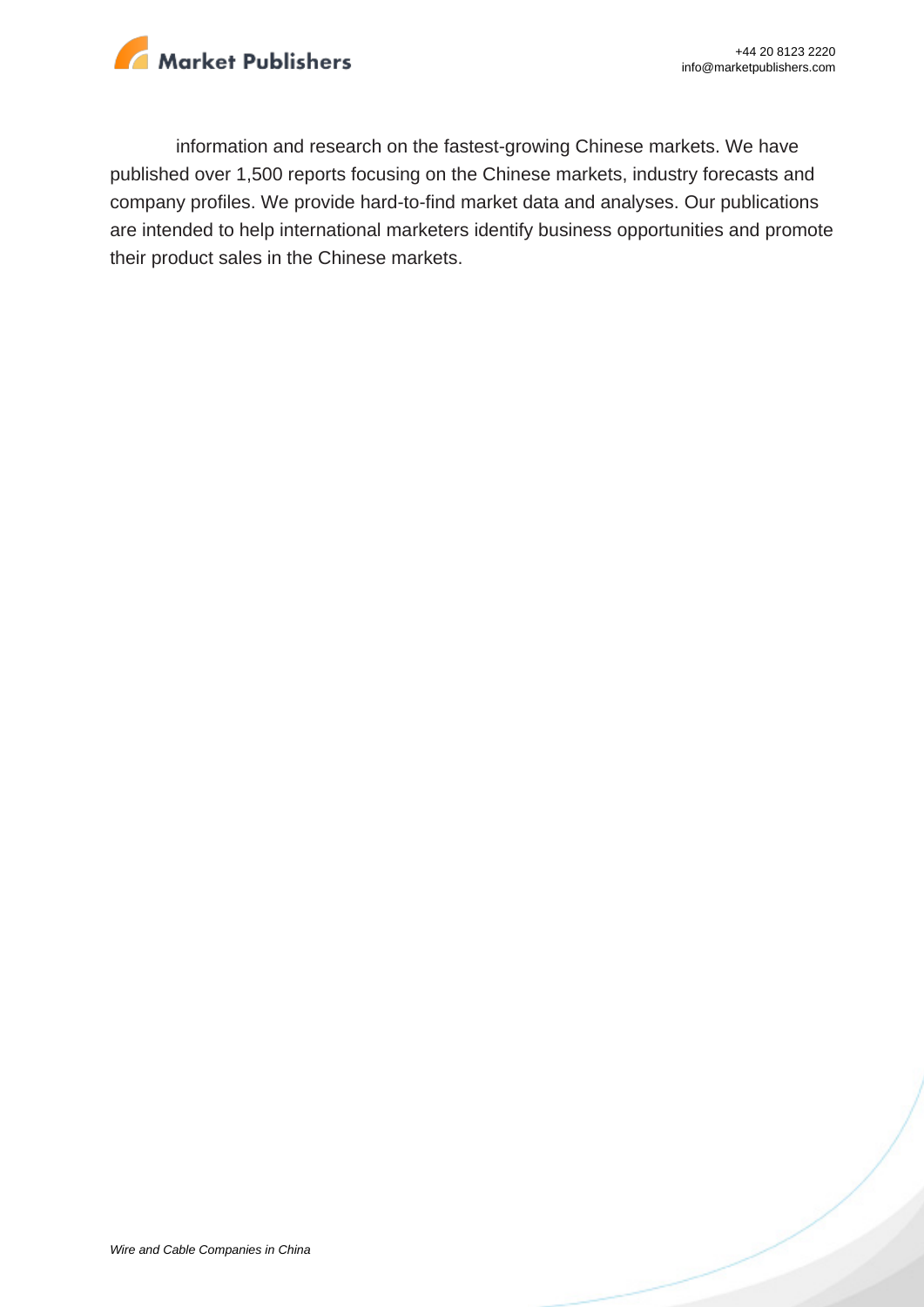

### **Contents**

#### **I. INTRODUCTION**

Report Scope and Methodology Executive Summary

#### **III. WIRE AND CABLE INDUSTRY ASSESSMENTS**

Wire and Cable Industry Structure Market Size Market Growth Drivers Wire and Cable Industry Capacity Major Producer Facility Locations, Output and Capacity Market Share of Key Producers Labor Costs Potential Entrants Major End-Users Major Distributors Major Foreign Investments Technology Development

#### **VII. WIRE AND CABLE PRODUCER DIRECTORY**

Wire and Cable Producer Profiles **Distributors** Trading Companies Research Institutions and Associations Major End-Users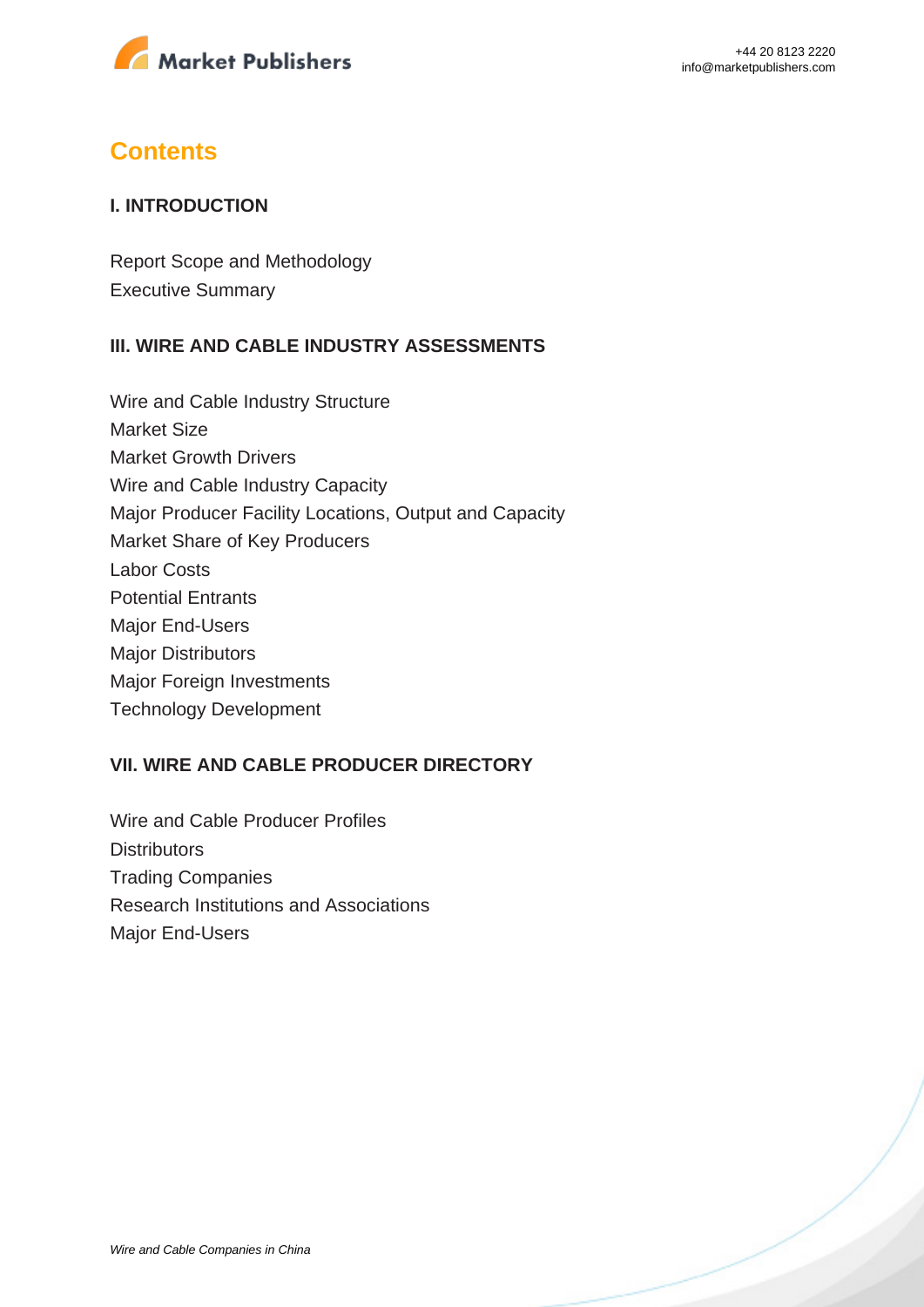

### **List Of Tables**

#### **LIST OF TABLES**

#### **I. INTRODUCTION**

Economic Outlook Summary Wire and Cable Supply and Demand Summary

#### **III. WIRE AND CABLE INDUSTRY ASSESSMENTS**

Major Producer Facility Locations Major Wire and Cable Producer Output Market Share of Key Producers Major End-Users Major Foreign Investments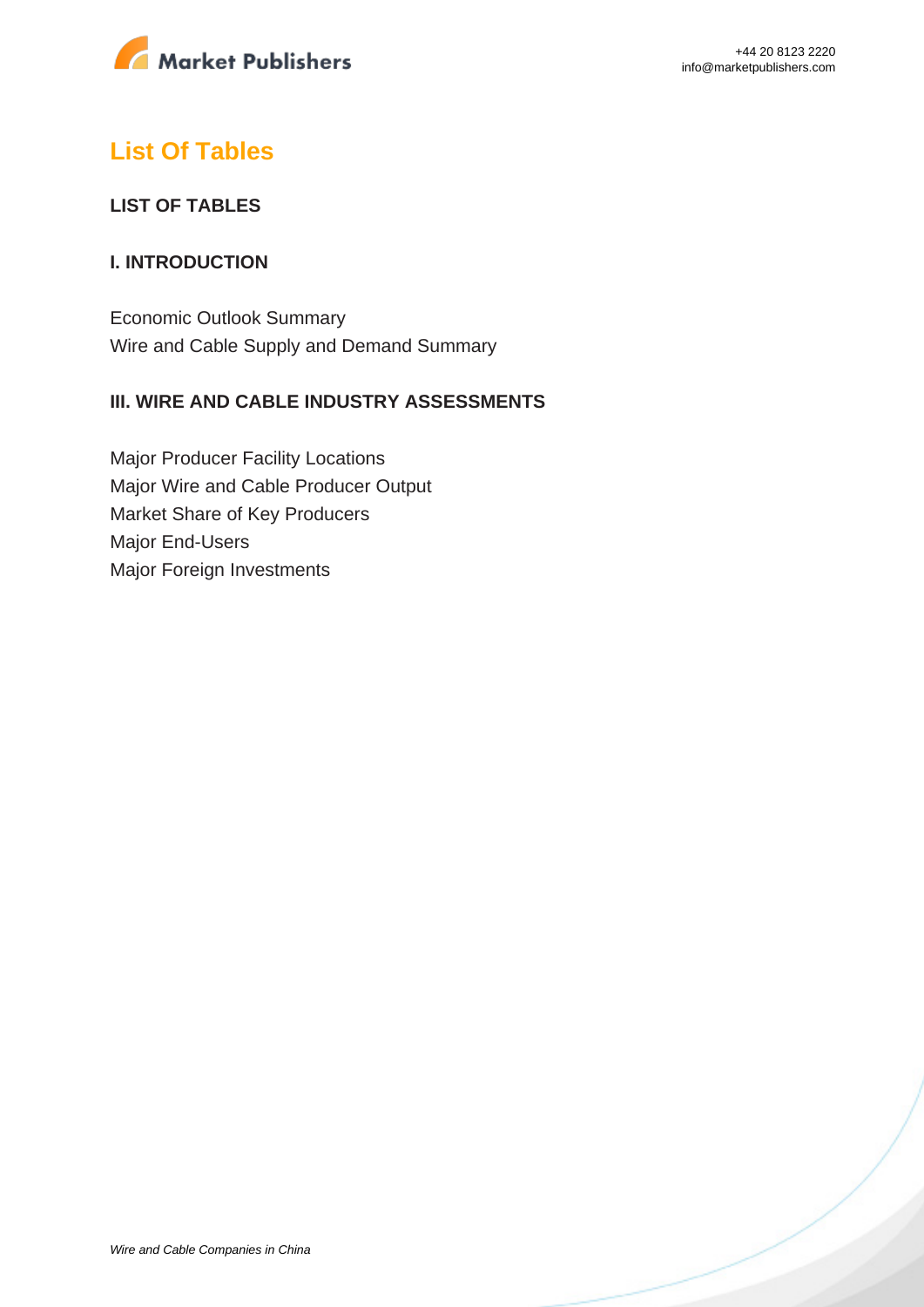

## **List Of Charts**

#### **LIST OF CHARTS**

Wire and Cable Production and Demand Summary Wire and Cable Capacity, Output and Demand